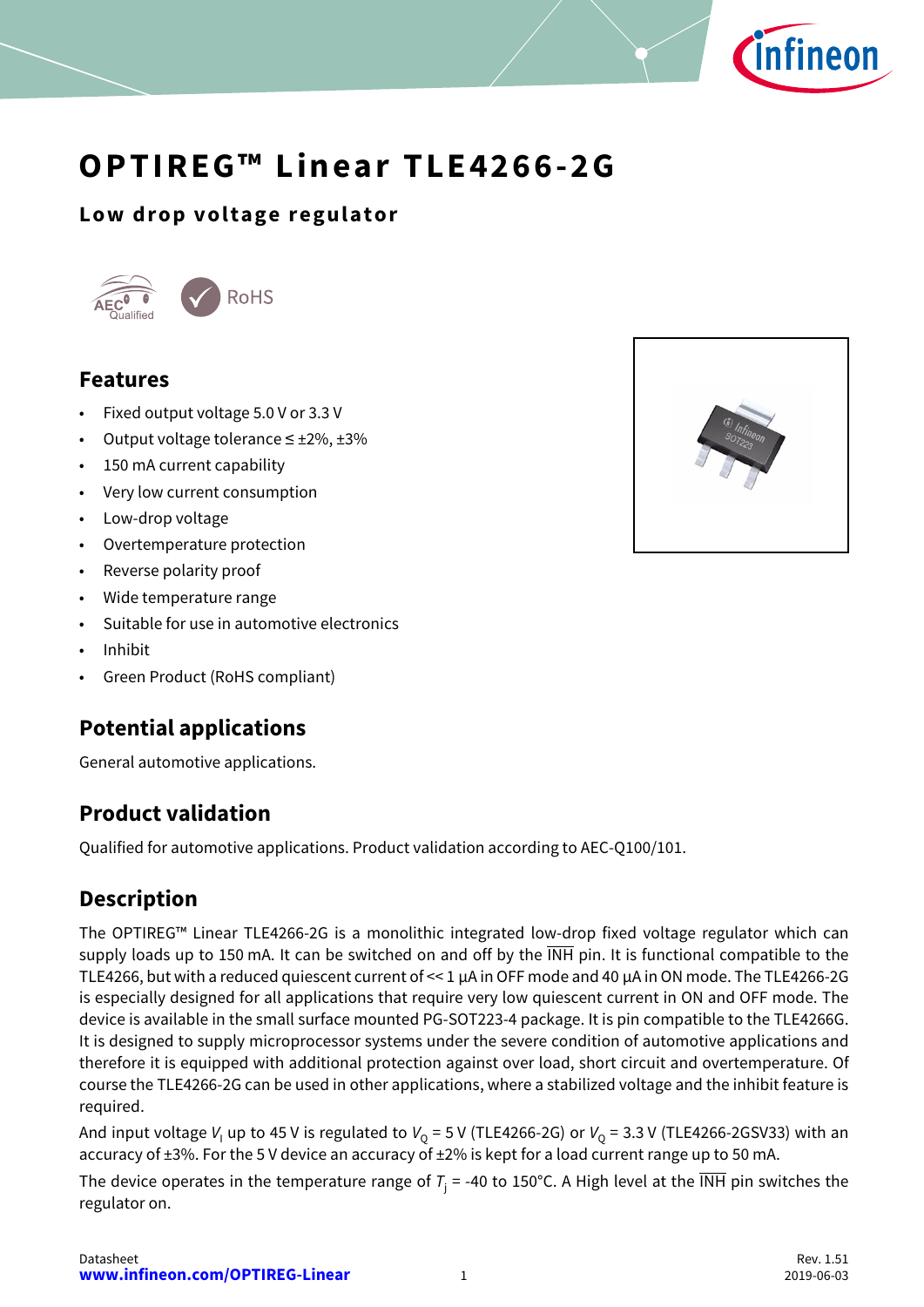

| <b>Type</b>    | Package     | <b>Marking</b> |
|----------------|-------------|----------------|
| TLE4266-2G     | PG-SOT223-4 | 4266-2         |
| TLE4266-2GSV33 | PG-SOT223-4 | 33             |
|                |             | 4266-2         |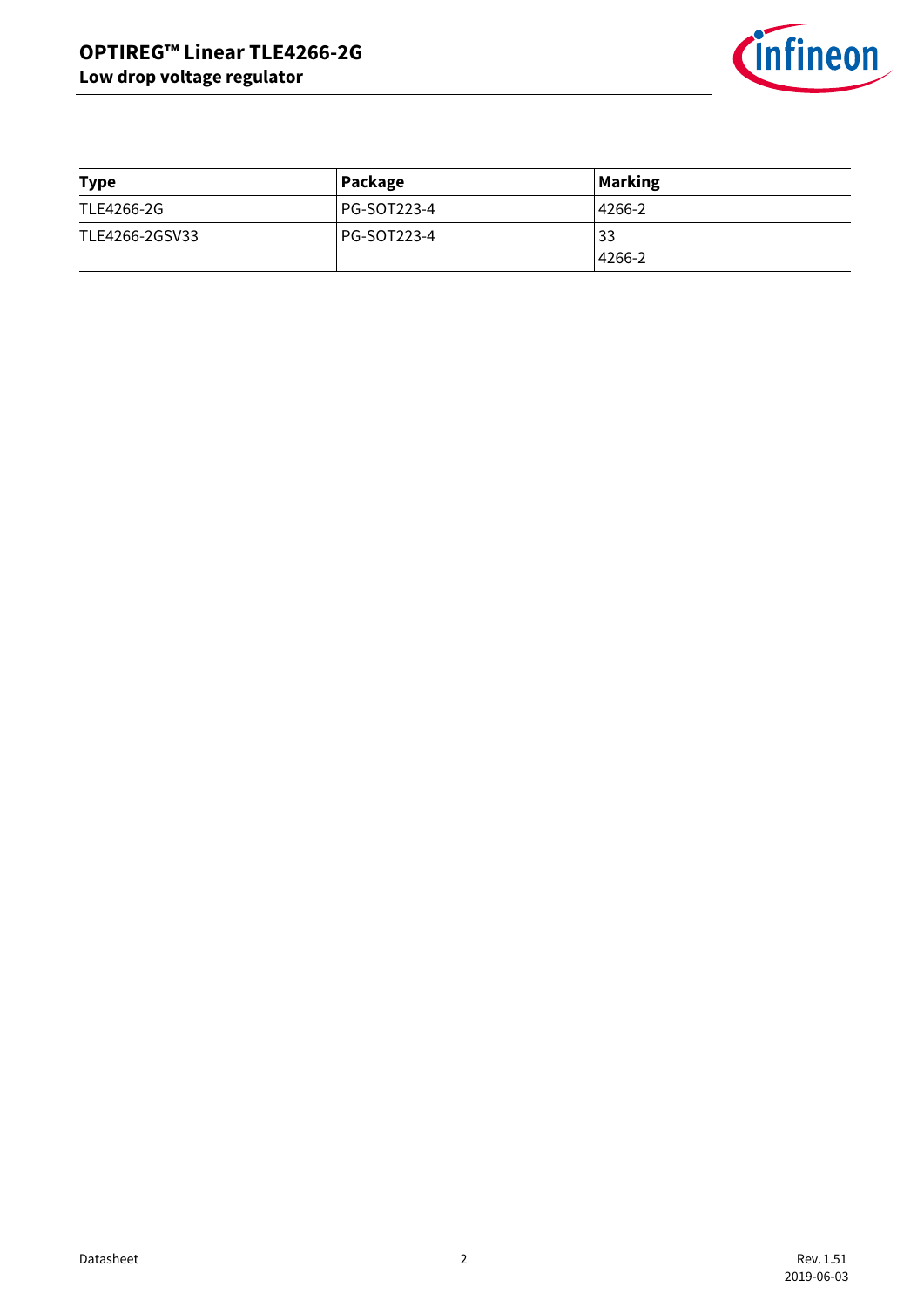

## <span id="page-2-0"></span>**Table of contents**

| $\mathbf{1}$            |  |
|-------------------------|--|
| $\overline{\mathbf{2}}$ |  |
| 2.1<br>2.2              |  |
| $\overline{\mathbf{3}}$ |  |
| 3.1                     |  |
| $\mathbf{A}$            |  |
| 4.1                     |  |
| 4.2                     |  |
| 4.3                     |  |
| 5                       |  |
| 6                       |  |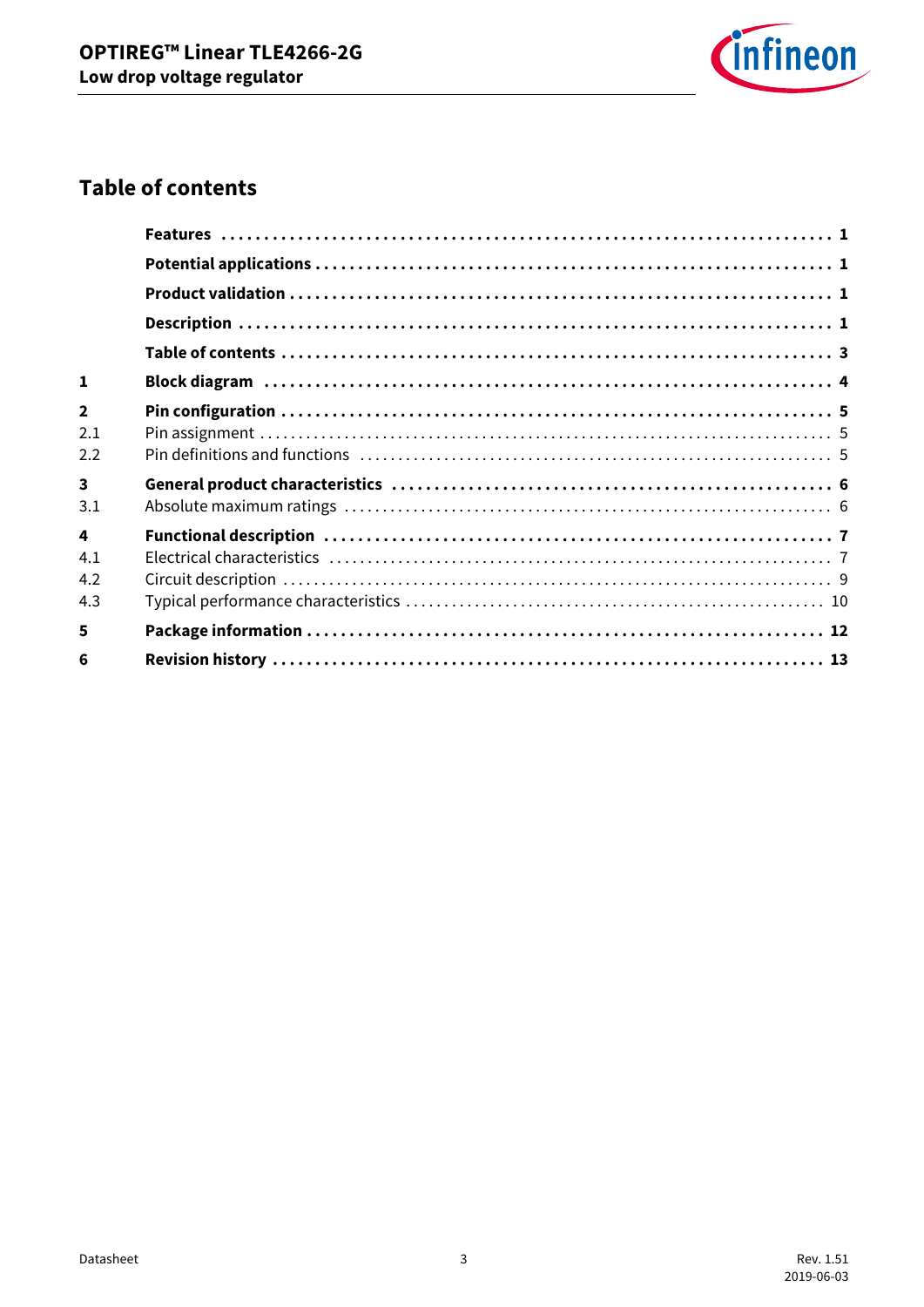

**Block diagram**

## <span id="page-3-0"></span>**1 Block diagram**



**Figure 1 Block diagram**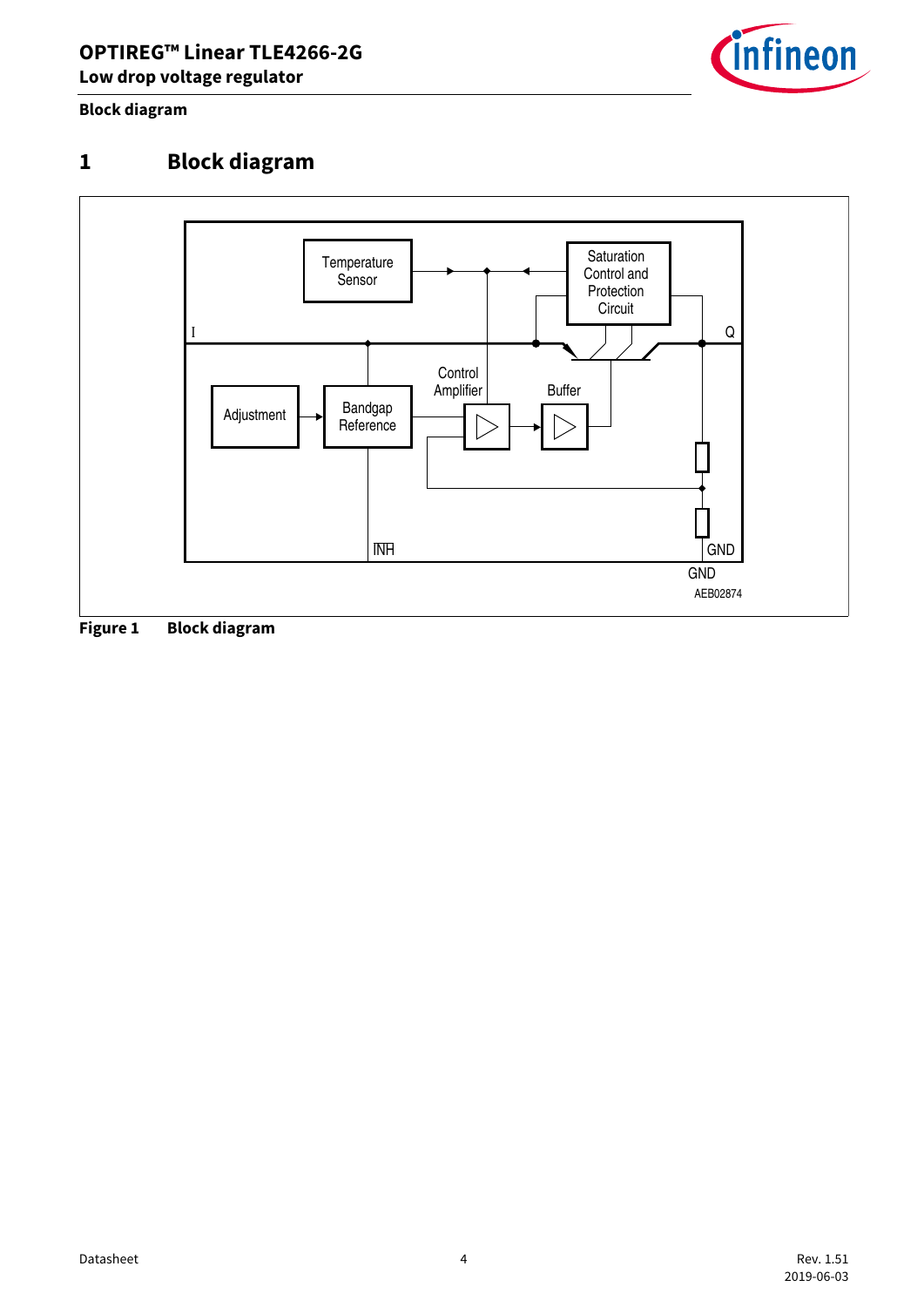

**Pin configuration**

# <span id="page-4-0"></span>**2 Pin configuration**

### <span id="page-4-1"></span>**2.1 Pin assignment**



#### **Figure 2 Pin configuration (top view)**

### <span id="page-4-2"></span>**2.2 Pin definitions and functions**

#### **Table 1 Pin definitions and functions TLE4266-2G, TLE4266-2GSV33**

| Pin            | Symbol     | <b>Function</b>                                                                                               |
|----------------|------------|---------------------------------------------------------------------------------------------------------------|
|                |            | Input voltage<br>Block to ground directly at the IC with a ceramic capacitor.                                 |
| $\overline{2}$ | <b>INH</b> | Inhibit input<br>High level turns IC on, integrated pull-down resistor.                                       |
|                | Q          | <b>Output voltage</b><br>Block to ground with a capacitor $C_0 \ge 10 \,\mu\text{F}$ , ESR $\le 4 \,\Omega$ . |
| 4              | GND        | Ground                                                                                                        |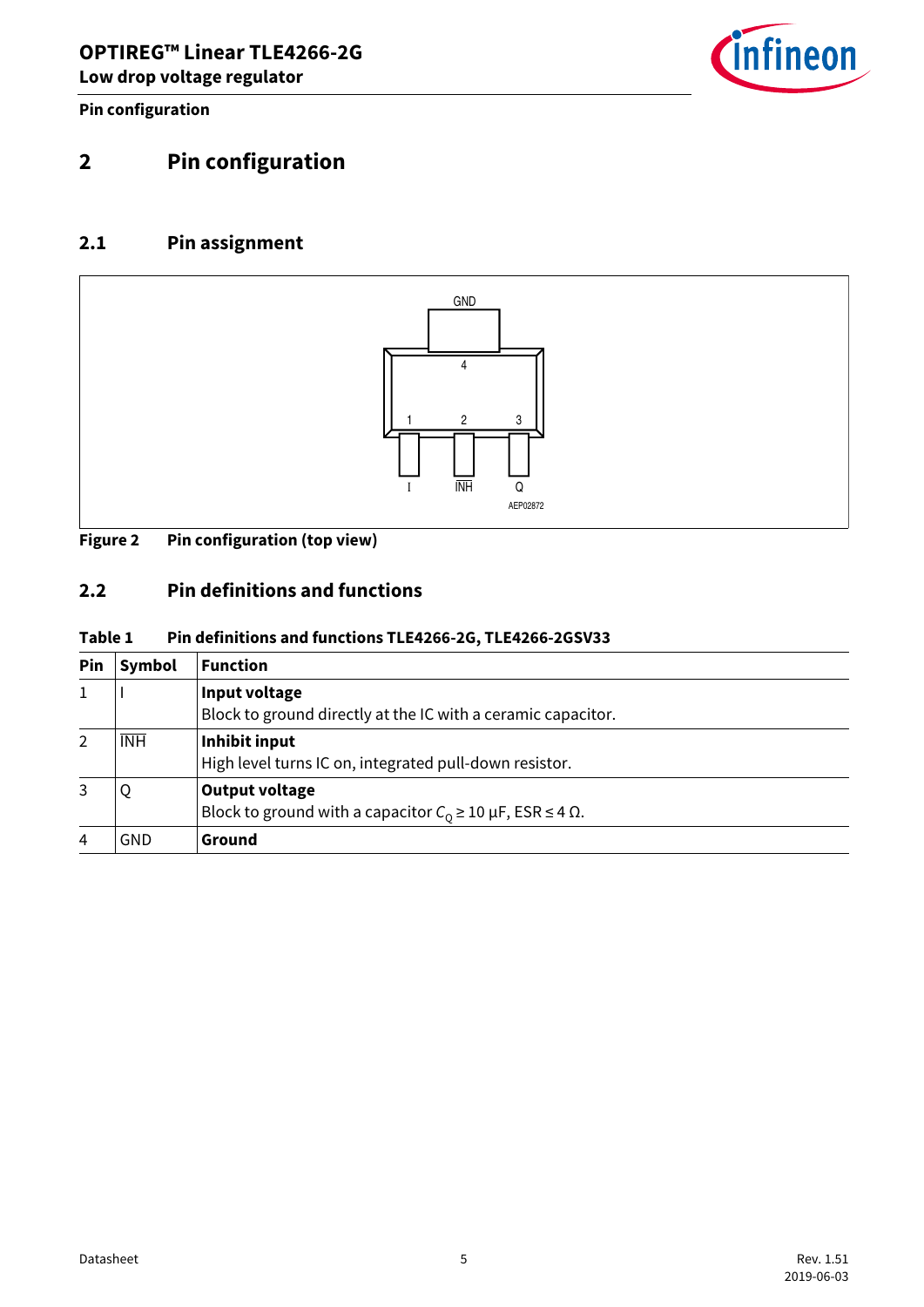

**General product characteristics**

## <span id="page-5-0"></span>**3 General product characteristics**

### <span id="page-5-1"></span>**3.1 Absolute maximum ratings**

#### **Table 2 Absolute maximum ratings**

 $-40^{\circ}$ C  $\leq T$ <sub>j</sub> $\leq 150^{\circ}$ C

| <b>Parameter</b>          | <b>Symbol</b>                 | <b>Values</b>            |                          |                          | Unit              | <b>Note or Test Condition</b> |
|---------------------------|-------------------------------|--------------------------|--------------------------|--------------------------|-------------------|-------------------------------|
|                           |                               | Min.                     | Typ.                     | Max.                     |                   |                               |
| Input I                   |                               |                          |                          |                          |                   |                               |
| Voltage                   | $V_1$                         | $-42$                    | $\overline{\phantom{0}}$ | 45                       | V                 |                               |
| Current                   | $I_{\rm l}$                   | -                        | -                        | -                        | $\qquad \qquad -$ | Internally limited            |
| <b>Inhibit INH</b>        |                               |                          |                          |                          |                   |                               |
| Voltage                   | $V_{\overline{\mathsf{INH}}}$ | $-42$                    | $\qquad \qquad -$        | 45                       | V                 | $\qquad \qquad -$             |
| <b>Output Q</b>           |                               |                          |                          |                          |                   |                               |
| Voltage                   | $V_{\rm Q}$                   | $-0.3$                   | $\overline{\phantom{0}}$ | 32                       | V                 | $\overline{\phantom{0}}$      |
| Current                   | $I_{\rm Q}$                   | $\overline{\phantom{0}}$ | -                        | $\overline{\phantom{0}}$ | $\qquad \qquad -$ | Internally limited            |
| <b>GND</b>                |                               |                          |                          |                          |                   |                               |
| Current                   | $I_{GND}$                     | 50                       | $\qquad \qquad -$        | $\overline{\phantom{0}}$ | mA                | $\overline{\phantom{0}}$      |
| <b>Temperature</b>        |                               |                          |                          |                          |                   |                               |
| Junction temperature      | $T_{\rm j}$                   | $\overline{\phantom{0}}$ | $\overline{\phantom{0}}$ | 150                      | $^{\circ}{\rm C}$ | $\overline{\phantom{0}}$      |
| Storage temperature       | $T_{\rm S}$                   | $-50$                    |                          | 150                      | $^{\circ}$ C      | $\overline{\phantom{0}}$      |
| <b>Thermal resistance</b> |                               |                          |                          |                          |                   |                               |
| Junction ambient          | $R_{\text{thj-a}}$            | $\qquad \qquad -$        | -                        | 81                       | K/W               | PG-SOT223-4 <sup>1)</sup>     |
| Junction case             | $R_{\text{thj}-\text{pin4}}$  | $\overline{\phantom{0}}$ | $\overline{\phantom{0}}$ | 18                       | K/W               | PG-SOT223-4                   |
| <b>Operating range</b>    |                               |                          |                          |                          |                   |                               |
| Input voltage             | $V_1$                         | 5.5                      | $\qquad \qquad -$        | 45                       | V                 | TLE4266-2G                    |
|                           |                               | 4.4                      |                          | 45                       | V                 | TLE4266-2GSV33                |
| Junction temperature      | $T_i$                         | $-40$                    | $\overline{\phantom{0}}$ | 150                      | $^{\circ}C$       | $\qquad \qquad -$             |

1) Worst case, regarding peak temperature; zero airflow; mounted an a PCB 80 × 80 × 1.5 mm<sup>3</sup>, heat sink area 300 mm<sup>2</sup>.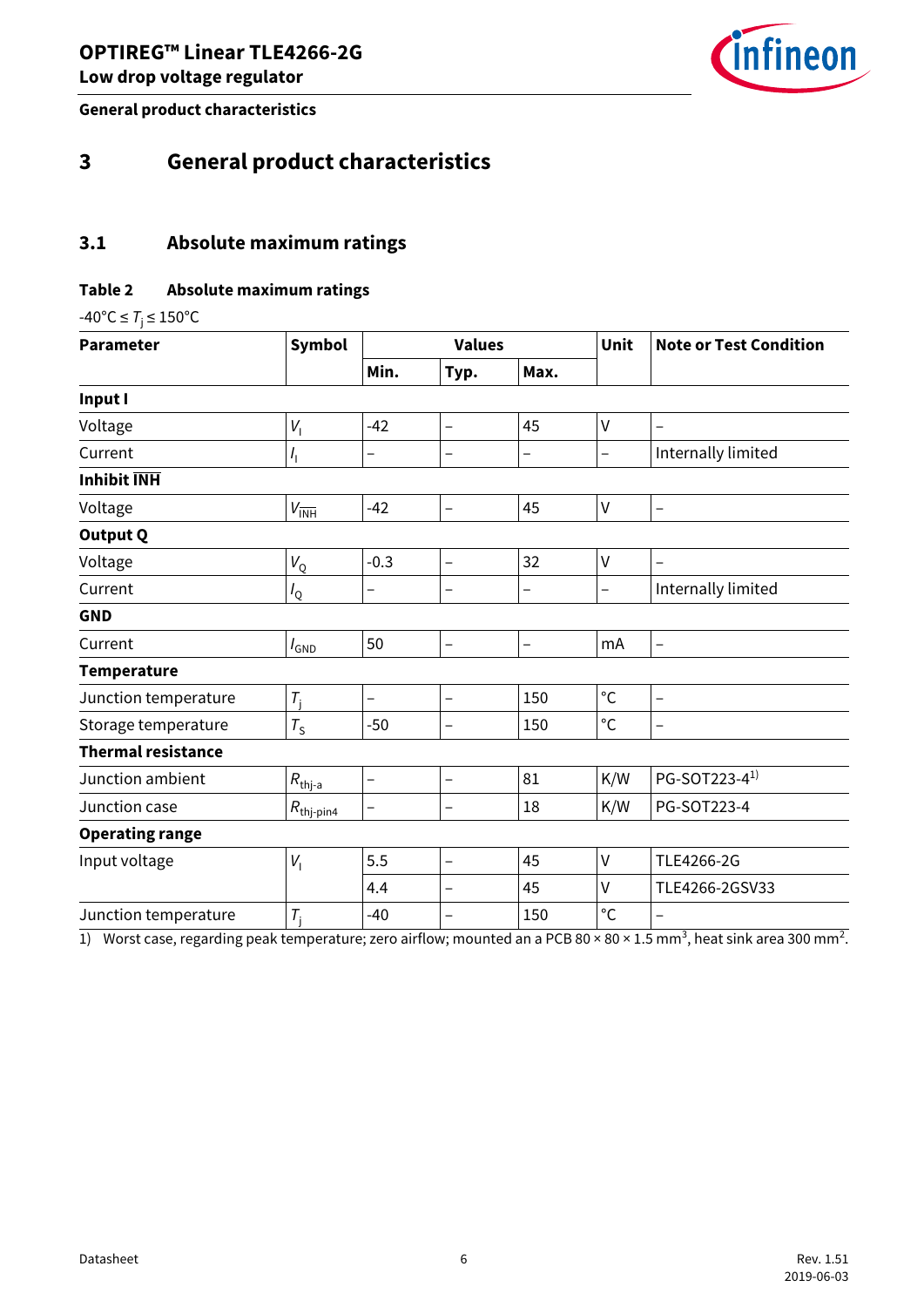

## <span id="page-6-0"></span>**4 Functional description**

In the TLE4266-2G the output voltage is divided and compared to an internal reference of 2.5 V typical. The regulation loop controls the output to achieve an output voltage of 5 V with an accuracy of  $\pm 2\%$  at an input voltage up to 45 V. The minimum required input voltage is  $V_0 + V_{Dr}$  with a drop voltage  $V_{Dr}$  of max. 0.5 V (see **[Chapter 4.3](#page-9-0)**) in case of the TLE4266-2G. The TLE4266-2GSV33 requires a minimum input voltage of 4.4 V.

The TLE4266-2G can supply up to 150 mA. However for protection reasons at high input voltage above 25 V, the maximum output current is reduced (SOA protection).

**[Figure 3](#page-8-1)** shows a typical measuring circuit. For stability of the control loop the TLE4266-2G output requires an output capacitor *C*<sub>Q</sub> of at least 10 μF with a maximum permissible ESR of 4 Ω. Tantalum as well as multi layer ceramic capacitors are suitable.

At the input of the regulator an input capacitor is necessary for compensating line influences (100 nF ceramic capacitor recommended). A resistor of approx. 1 Ω in series with *C*<sup>I</sup> , can damp any oscillation occuring due the input inductivity and the input capacitor. In the measuring circuit shown in **[Figure 3](#page-8-1)** an additional electrolytic input capacitor of 470 µF is added in order to buffer supply line influences. This capacitor is recommended, if the device is sourced via long supply lines of several meters.

The TLE4266-2G includes the Inhibit function. For a voltage above 3.5 V at the INH pin the regulator is switched on.

### <span id="page-6-1"></span>**4.1 Electrical characteristics**

#### **Table 3 Electrical characteristics**

| $V_1$ = 13.5 V; $V_{\overline{INH}}$ = 5 V; -40°C $\leq T_i \leq 125$ °C (unless otherwise specified) |  |
|-------------------------------------------------------------------------------------------------------|--|
|-------------------------------------------------------------------------------------------------------|--|

| <b>Parameter</b>                         | <b>Symbol</b>   | <b>Values</b> |             |                         | Unit   | <b>Note or Test Condition</b>                                               |
|------------------------------------------|-----------------|---------------|-------------|-------------------------|--------|-----------------------------------------------------------------------------|
|                                          |                 | Min.          | Typ.        | Max.                    |        |                                                                             |
| Output voltage                           | $V_{\rm Q}$     | 4.85          | 5.0         | 5.15                    | V      | TLE4266-2G;<br>5 mA $\leq l_0 \leq 100$ mA;<br>$6 V \leq V_i \leq 21 V$     |
|                                          |                 | 4.9           | 5.0         | 5.1                     | $\vee$ | TLE4266-2G;<br>5 mA $\leq l_0 \leq 50$ mA;<br>$9 V \leq V_1 \leq 16 V$      |
| Output voltage                           | $V_{\rm Q}$     | 3.20          | 3.30        | 3,40                    | $\vee$ | TLE4266-2GSV33;<br>5 mA $\leq l_0 \leq 100$ mA;<br>$6 V \leq V_1 \leq 21 V$ |
| Output-current limitation                | $I_{\rm Q}$     | 150           | 200         | 500                     | mA     |                                                                             |
| Current consumption<br>$I_q = I_1 - I_Q$ | $I_{\rm q}$     |               | $\mathbf 0$ | 1                       | μA     | $V_{INH} = 0 V;$<br>$T_i \leq 100^{\circ}$ C                                |
| Current consumption<br>$I_q = I_1 - I_Q$ | $I_{q}$         |               | 40          | 60                      | μA     | $I_0 = 100 \mu A;$<br>$T_i \leq 85^{\circ}$ C                               |
|                                          |                 |               | 40          | 70                      | μA     | $I_0 = 100 \mu A$                                                           |
| Current consumption<br>$I_q = I_1 - I_Q$ | $I_{q}$         |               | 1.7         | $\overline{\mathbf{4}}$ | mA     | $I_0 = 50 \text{ mA}$                                                       |
| Drop voltage                             | $V_{\text{Dr}}$ |               | 0.25        | 0.5                     | $\vee$ | TLE4266-2G;<br>$I_{\rm O}$ = 100 mA <sup>1)</sup>                           |
| Drop voltage                             | $V_{\text{Dr}}$ |               | 1.00        | 1.10                    | $\vee$ | TLE4266-2GSV33;<br>$I_0$ = 100 mA <sup>1)</sup>                             |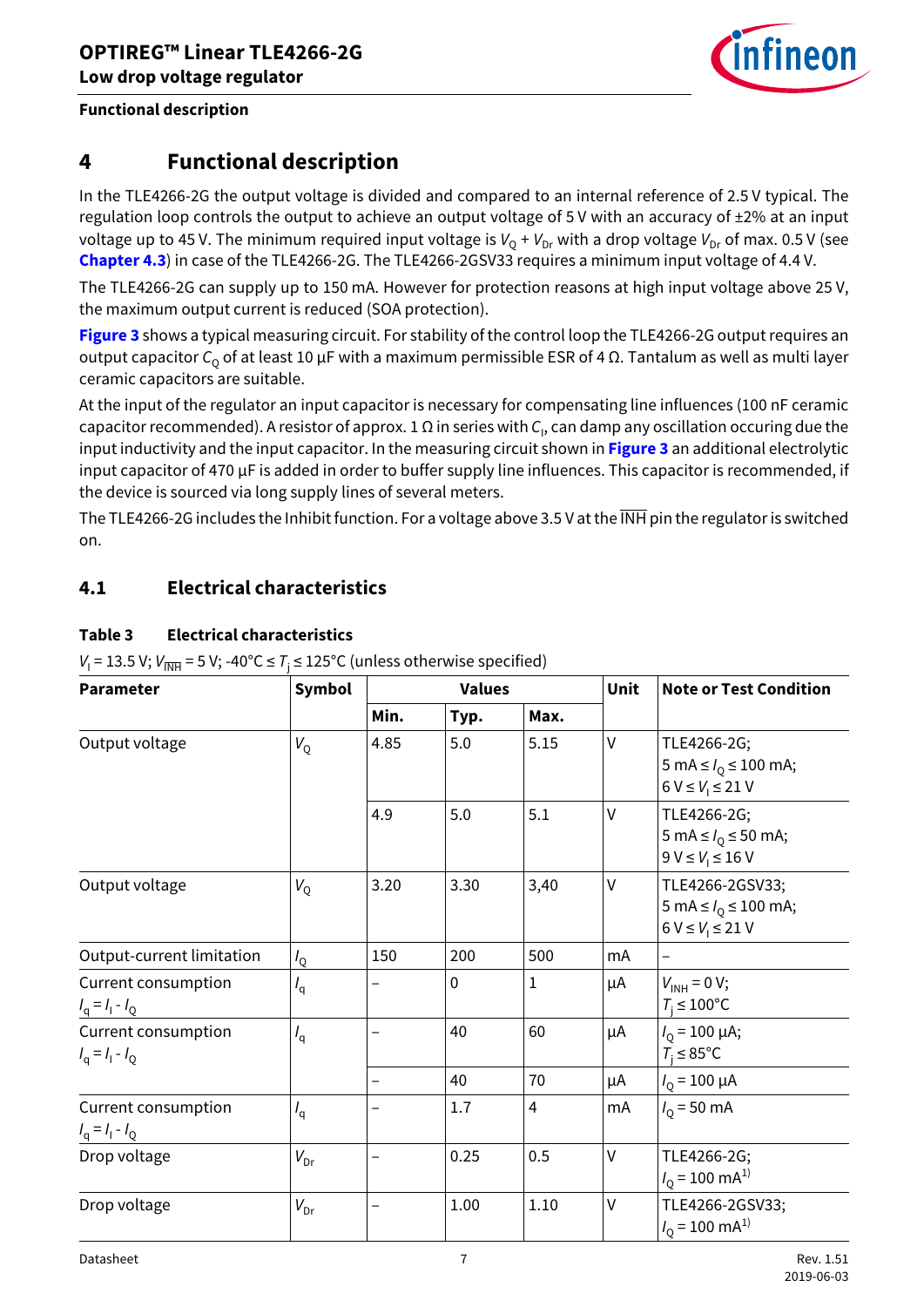

#### **Table 3 Electrical characteristics** (cont'd)

| $V_1$ = 13.5 V; $V_{INH}$ = 5 V; -40°C $\le T_i \le 125$ °C (unless otherwise specified) |  |
|------------------------------------------------------------------------------------------|--|
|                                                                                          |  |

| <b>Parameter</b>                     | <b>Symbol</b>                                           | <b>Values</b> |                          |                          | Unit         | <b>Note or Test Condition</b>                           |
|--------------------------------------|---------------------------------------------------------|---------------|--------------------------|--------------------------|--------------|---------------------------------------------------------|
|                                      |                                                         | Min.          | Typ.                     | Max.                     |              |                                                         |
| Load regulation                      | $\Delta V_{\rm O}$                                      |               | 50                       | 90                       | mV           | TLE4266-2G;<br>$I_0$ = 1 to 100 mA;<br>$V_1 = 6 V$      |
| Load regulation                      | $\Delta V_{\rm O}$                                      |               | 35                       | 60                       | mV           | TLE4266-2GSV33;<br>$I_0$ = 1 to 100 mA;<br>$V_1 = 6 V$  |
| Line regulation                      | $\Delta V_{\rm O}$                                      |               | 5                        | 30                       | mV           | TLE4266-2G;<br>$V_1$ = 6 V to 28 V;<br>$I_{Q} = 1$ mA   |
| Line regulation                      | $\Delta V_{\rm O}$                                      |               | $\overline{4}$           | 20                       | mV           | TLE4266-2GSV33;<br>$V_1$ = 6 V to 28 V;<br>$I_0 = 1$ mA |
| Power supply ripple rejection   PSRR |                                                         |               | 68                       |                          | dB           | $f_r$ = 100 Hz;<br>$V_r = 0.5 Vpp$                      |
| <b>Output Capacitor</b>              | $C_{\rm O}$                                             | 10            | $\overline{\phantom{0}}$ | $\overline{\phantom{0}}$ | μF           | $ESR \leq 4 \Omega$ at 10 kHz                           |
| <b>Inhibit</b>                       |                                                         |               |                          |                          |              |                                                         |
| Inhibit on voltage                   | $V_{\overline{\mathsf{INH}},\,\underline{\mathsf{on}}}$ | 3.5           | $\qquad \qquad -$        | -                        | $\mathsf{V}$ | $\qquad \qquad -$                                       |
| Inhibit off voltage                  | $V_{\overline{\mathsf{INH}}, \mathsf{off}}$             |               | $\qquad \qquad$          | 0.8                      | V            |                                                         |
| Inhibit current                      | $l_{\overline{\mathsf{INH}}}$                           | -             | 4                        | 8                        | μA           | $V_{\overline{\text{INH}}}$ = 5 V                       |
| Pull-down resistor                   | $R_{\overline{\text{INH}}}$                             |               | 1.0                      | —                        | MΩ           | see $I_{\overline{\text{INH}}}$                         |

<span id="page-7-0"></span>1) Drop voltage *V*<sub>Dr</sub> = *V*<sub>I</sub> - *V*<sub>Q</sub> (measured when the output voltage *V*<sub>Q</sub> has dropped 100 mV from the nominal value obtained at *V*<sub>I</sub> = 13.5 V).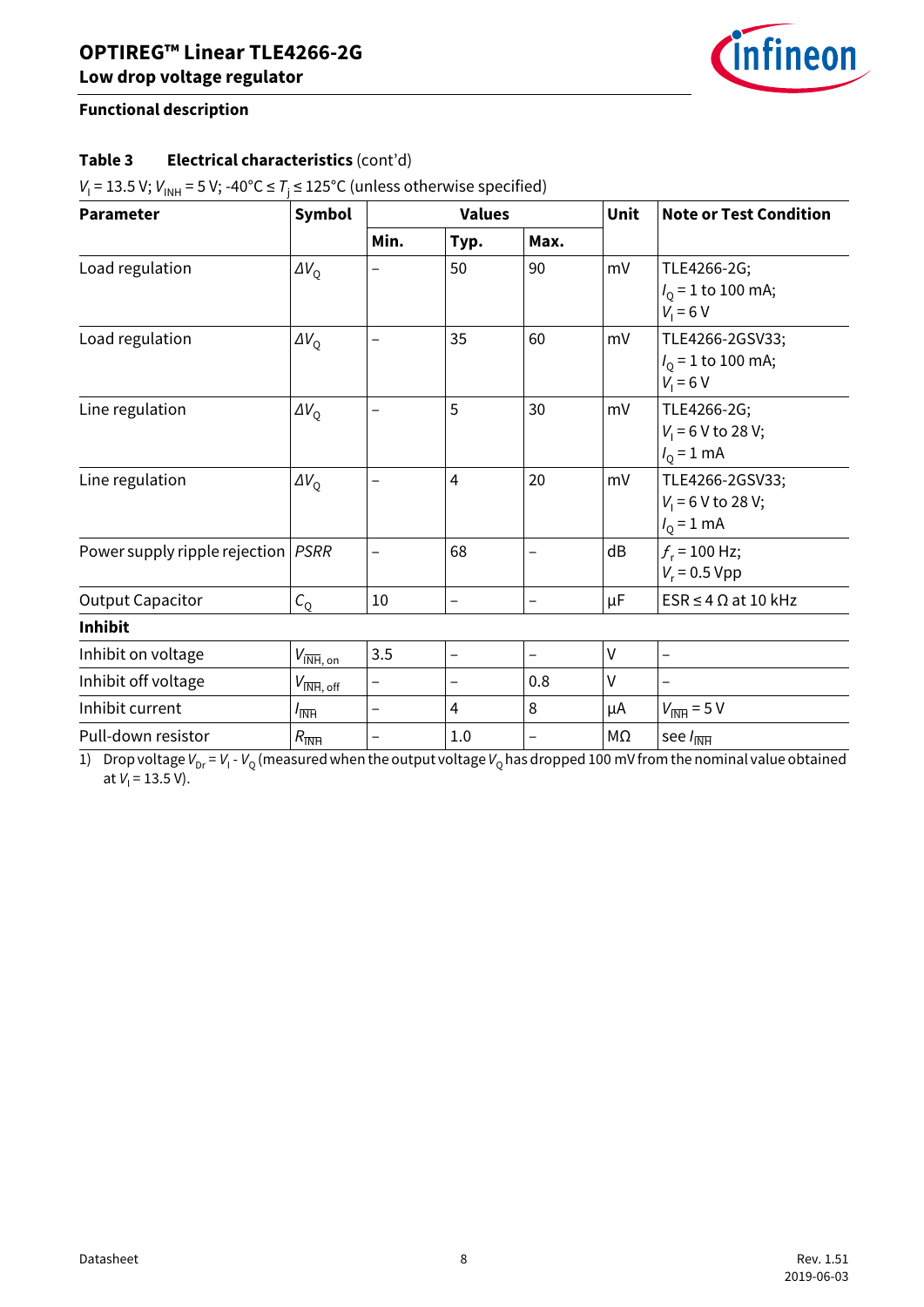

## <span id="page-8-0"></span>**4.2 Circuit description**



<span id="page-8-1"></span>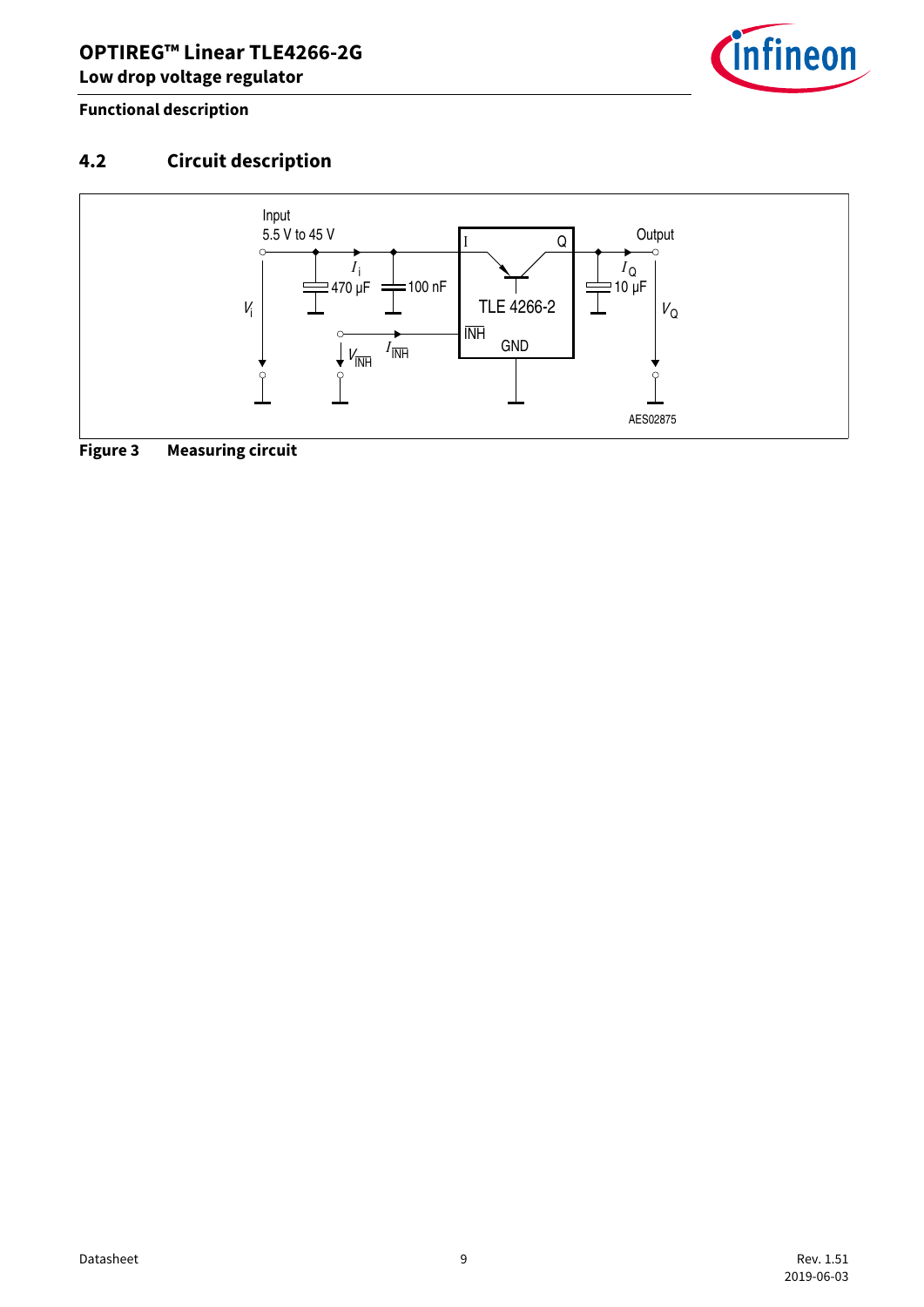

### <span id="page-9-0"></span>**4.3 Typical performance characteristics**

#### **Output voltage**  $V_Q$  **versus junction temperature** *T***<sup>j</sup>**



**Output voltage**  $V_0$  **versus input voltage**  $V_1$ 



**Drop voltage**  $V_{\text{Dr}}$  **versus output current**  $I_Q$  **(TLE4266-2G)** 



**Inhibit current**  $I_{\overline{\mathsf{INH}}}$  **versus inhibit voltage**  $V_{\overline{\text{INH}}}$ 

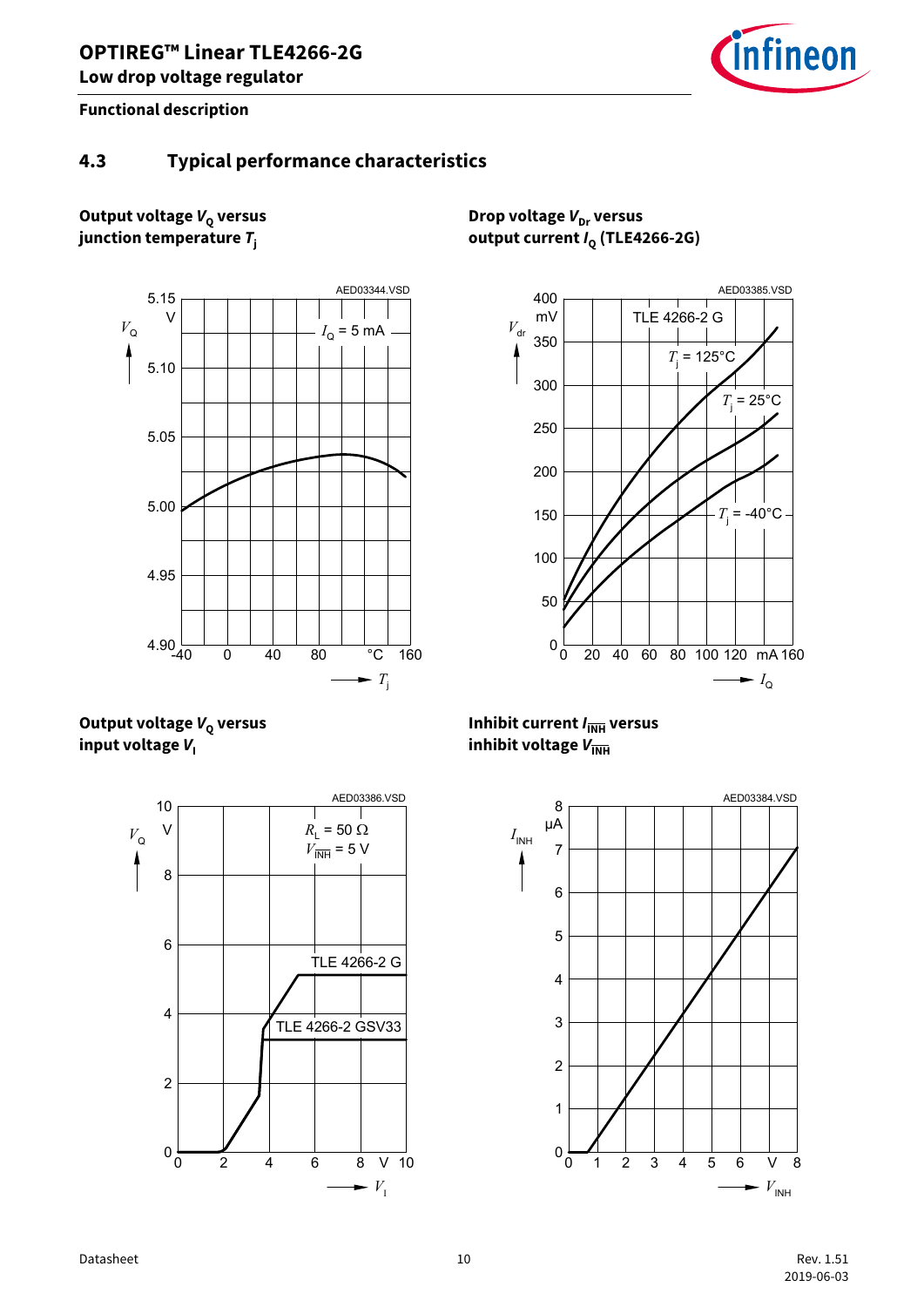

**Current consumption** *I***q versus output current** *I***<sup>Q</sup>**



**Current consumption** *I***q versus output current** *I***<sup>Q</sup>**

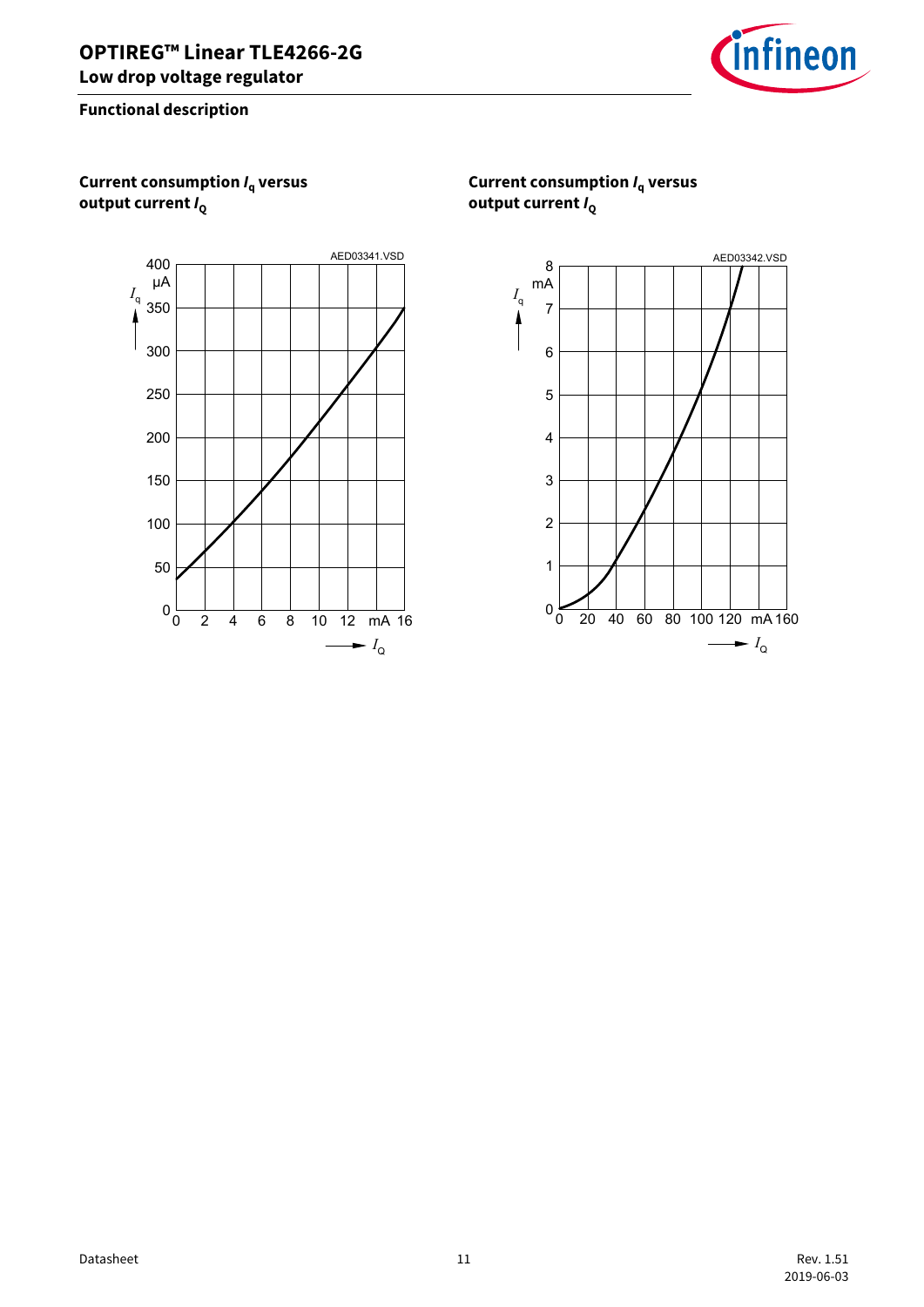infineon

**Package information**

## <span id="page-11-0"></span>**5 Package information**



**Figure 4 PG-SOT223-4** (plastic small outline transistor)**1)**

#### **Green Product (RoHS compliant)**

To meet the world-wide customer requirements for environmentally friendly products and to be compliant with government regulations the device is available as a green product. Green products are RoHS-Compliant (i.e Pb-free finish on leads and suitable for Pb-free soldering according to IPC/JEDEC J-STD-020).

#### **Further information on packages**

**<https://www.infineon.com/packages>**

<sup>1)</sup> Dimensions in mm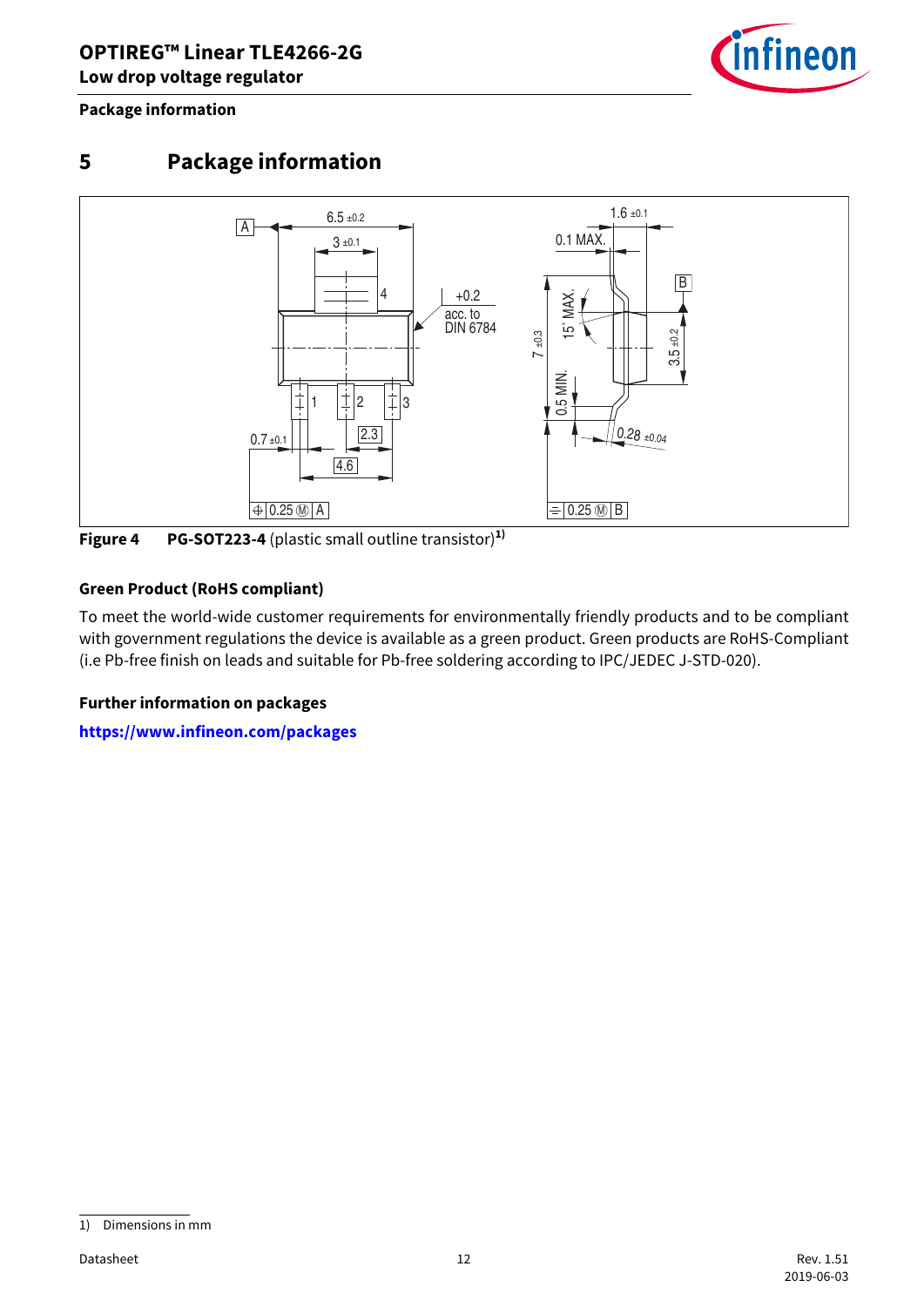

**Revision history**

## <span id="page-12-0"></span>**6 Revision history**

| <b>Revision</b> | <b>Date</b> | <b>Changes</b>                                                                                                                                                                                                                                                                                      |
|-----------------|-------------|-----------------------------------------------------------------------------------------------------------------------------------------------------------------------------------------------------------------------------------------------------------------------------------------------------|
| 1.51            |             | 2019-06-03 Editorial change, added marking                                                                                                                                                                                                                                                          |
| 1.5             |             | 2019-02-15 Updated layout and structure.<br>Editorial changes.                                                                                                                                                                                                                                      |
| 1.4             |             | 2008-03-10 Simplified package name to PG-SOT223-4.<br>No modification of released product.                                                                                                                                                                                                          |
| 1.3             |             | 2007-03-20   Initial version of RoHS-compliant derivate of TLE4266-2G.<br>Page 1: AEC certified statement added.<br>Page 1: and Page 10: RoHS compliance statement and Green product feature added.<br>Page 1: and Page 10: Package changed to RoHS compliant version.<br>Legal Disclaimer updated. |